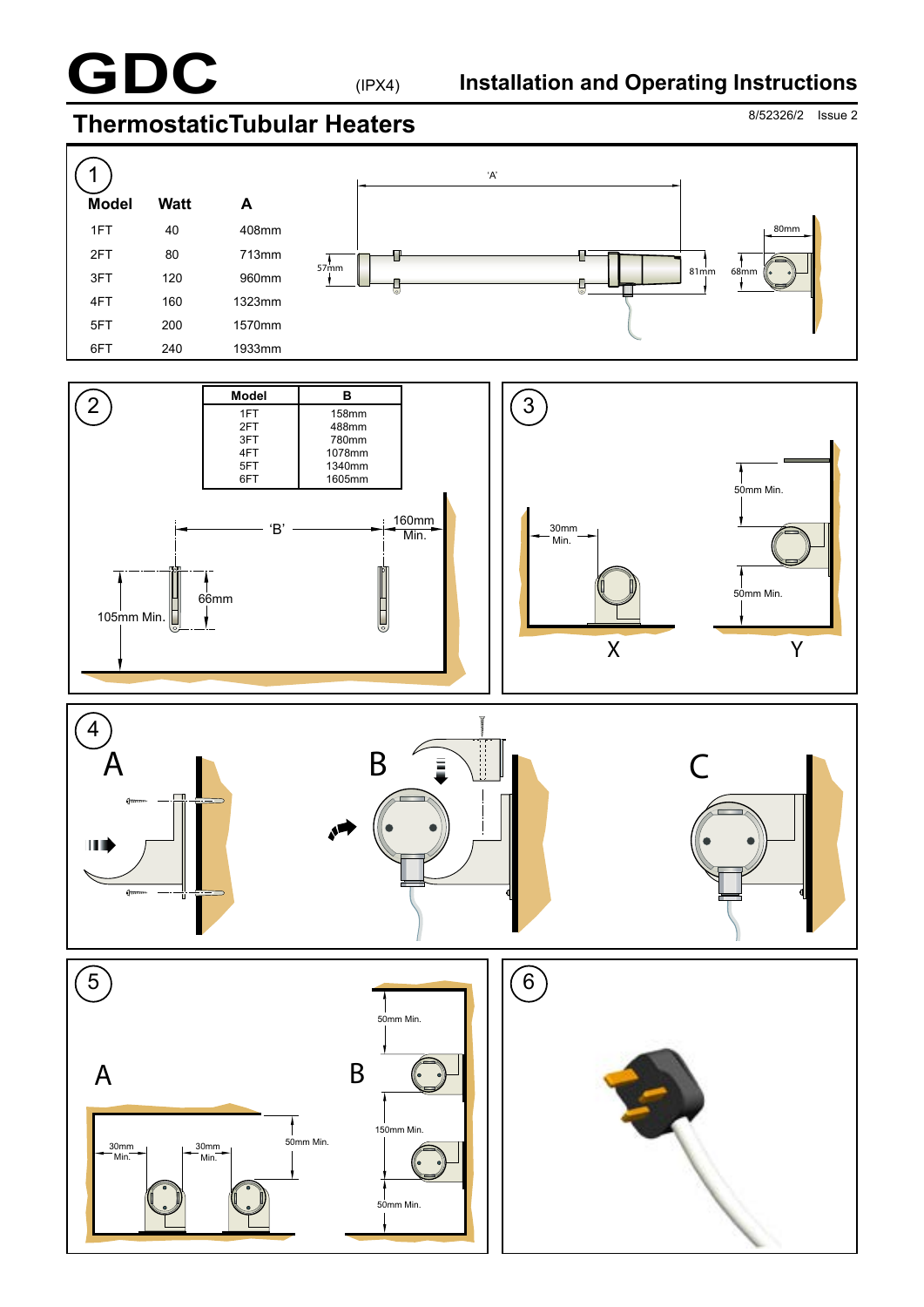### **Important Safety Advice**

This appliance can be used by children aged from 8 years and above and persons with reduced physical, sensory or mental capabilities or lack of experience or knowledge if they have been given supervision or instruction concerning the use of the appliance in a safe way and understand the hazards involved. Children shall not play with the appliance. Cleaning and user maintenance shall not be made by children without supervision.

Children of less than 3 years should be kept away unless continuously supervised. Children aged from 3 years and less than 8 years shall only switch on/off the appliance provided that it has been placed or installed in its intended normal operating position and they have been given supervision or instruction concerning the use of the appliance in a safe way and understand the hazards involved. Children aged from 3 years and less than 8 years shall not plug in, regulate and clean the appliance or perform user maintenance.

**CAUTION:** Some parts of this product can become very hot and cause burns. Particular attention has to be given where children and vulnerable people are present.

**DO NOT** use the heater in the immediate surroundings of a bath, a shower or a swimming pool.

**WARNING:** In order to avoid overheating, do not cover the heater.

**DO NOT** use this heater with a programmer, timer, separate remote-control system or any other device that switches the heater on automatically, since a fire risk exists if the heater is covered or positioned incorrectly.

**DO NOT** cover the appliance or place material or garments on it, or obstruct the air circulation around this appliance, for example with curtains or furniture, as this could cause over heating and a fire risk.

**DO NOT** place the heater directly below a fixed socket outlet.

This warning symbol indicates that the heater should not be covered.

The heater has an IPX4 rating and is therefore suitable for use in lofts, garages, utility rooms, airing cupboards, sheds, display windows, etc., however it is not waterproof and should not be used in environments where continuous or excessive water-spraying may occur.

**IMPORTANT:** If the mains lead of this appliance is damaged, it must be replaced by the manufacturer or its service agent or a similarly qualified person in order to avoid a hazard.

Minimum clearance as indicated in Fig.3 must be observed at all times when the heater is in use.

The heater is designed for floor or wall fixing only and must be fitted horizontally. It should not be used as a free-standing unit.

**IMPORTANT:** The wall brackets supplied with the appliance must be used.

### **Electrical**

**WARNING:** THIS APPLIANCE MUST BE EARTHED

If the socket outlets in your home are not of the 13 amp BS1363 type (see Fig. 6) they will not accept the plug connected to this heater, therefore cut off the plug. When cut off this plug can constitute a shock hazard if inserted into a socket outlet. It must therefore be disposed of safely.

Before wiring the appropriate plug please note that the wires in this mains lead are coloured in accordance with the following code:

#### **GREEN/YELLOW : EARTH BLUE : NEUTRAL BROWN : LIVE**

Connect the Green/Yellow wire to the terminal marked E or the earth symbol or coloured Green or Green/Yellow. Connect the Brown wire to the terminal marked L or coloured Red. Connect the Blue wire to the terminal marked N or coloured Black. **DO NOT** connect the Brown (Live) or the Blue (Neutral) wires to the Earth terminal of your 13 amp plug. If the terminals of the plug are unmarked or you are in any doubt, consult a qualified electrician.

### **General**

Your tubular heater will provide a safe, low level of heat output. These models are designed for continuous operation and will reach normal operating temperatures within a few minutes after the appliance is switch on. Based on the surrounding environment and ambient temperature, the heater may periodically cycle its heat output to ensure the maximum permitted surface temperature is not exceeded. All models are splash proof to IPX4 standard.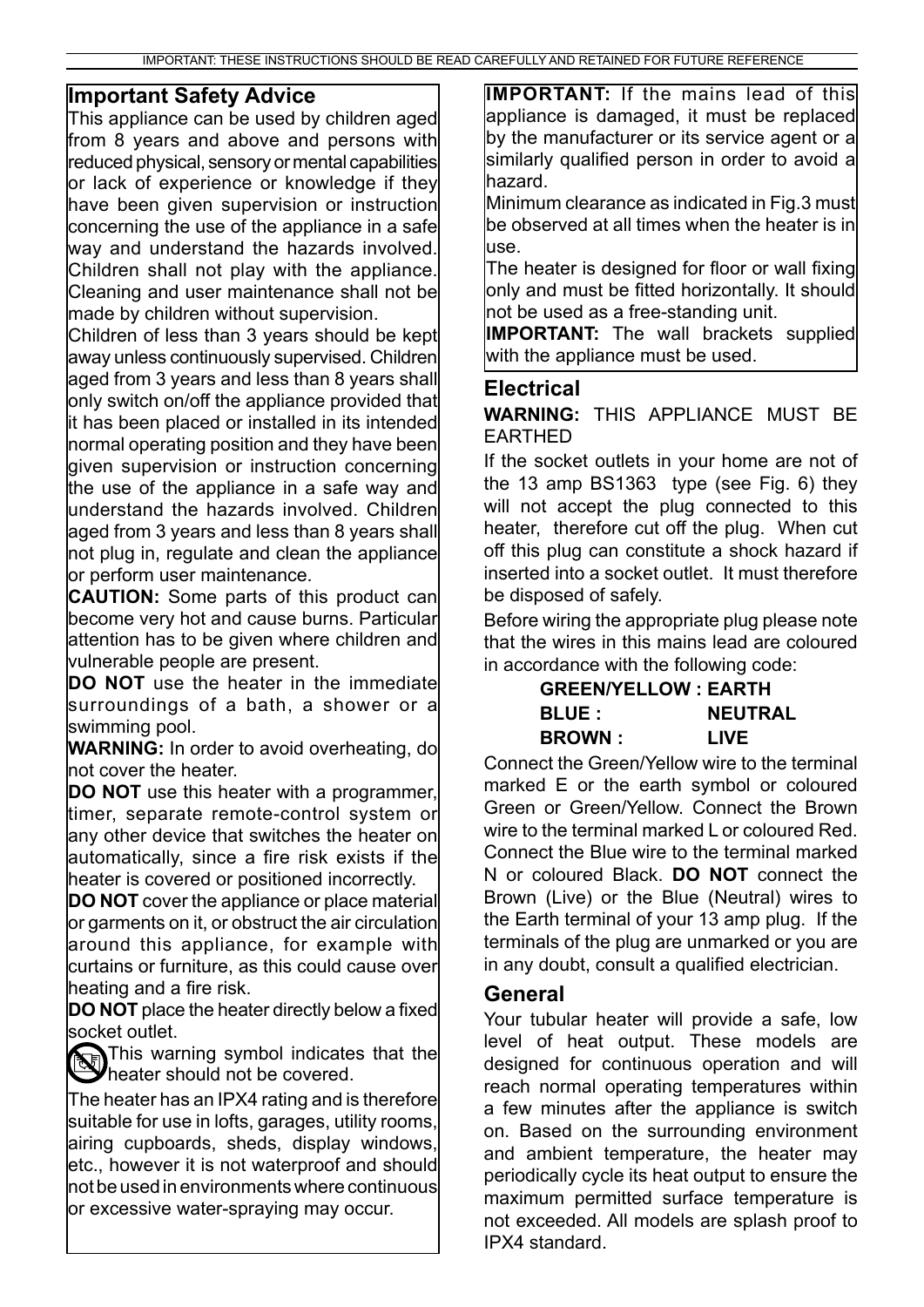# **Fixing in Position**

**IMPORTANT:** The tubular heater must only be installed in the horizontal plane.

**WARNING:** It is essential that the product cannot come into contact with any fabric material.

**IMPORTANT:** The wall brackets supplied with the appliance must be used. The heater should be positioned observing the minimum clearances stated around the heater - for wall mounting see 'Y' in Fig. 3.

**DO NOT** locate the heater immediately below a fixed socket outlet or connection box.

- 1. Locate the appliance adjacent to a suitable wall socket outlet.
- 2. Slide the two parts of each mounting bracket apart. Using the bottom parts of the brackets, ensure that they are level and mark the holes for drilling - see table and diagram in Fig. 2.
- 3. Fix the bottom parts of the bracket to the mounting surface with the screws and fixings supplied - see Fig. 4A.
- 4. Place the heater in position on the brackets and fix it by locating the top half in the appropriate groove, sliding it down into position on the bottom half of the bracket and tightening the fixing screw - see Fig. 4B.
- 5. Ensure that the mains cable exits downwards from the heater and is wired into or plugs into an adjacent wall socket safely - see Fig. 4C.

## **Thermostat**

The heater is fitted with an adjustable thermostat which allows the user to control the heat output. In order to maintain a certain room temperature, set the controller to the maximum setting. Operate the appliance at full power until the required room temperature is reached. Set back the thermostatic controller until the appliance switches off with an audible 'click'. This temperature will be kept almost constant by the thermostatic control switching on and off automatically. Please note that the appliance can only be switched on when the thermostat setting is higher than the room temperature. At its lowest setting the heater will provide a level of protection against frost.

# **Cable Replacement**

**IMPORTANT**: In the event of supply cable replacement only an approved PVC cable capable of withstanding a continuous minimum operating temperature of 85 degrees should be used. Rubber insulated and sheathed cable should not be used.

If the supply cord is damaged it must be replaced by the manufacturer or service agent or a similarly qualified person in order to avoid a hazard.

### **Safety: Overheat Protection**

For your safety this appliance is fitted with a thermal cut-out. In the event that the product overheats for some reason, the cut-out prevents excessive temperatures on the product by cutting the power to the heater. Once the heater has cooled down, it will reset automatically, it will continue to cycle on and off automatically until the reason for overheating is removed.

## **Recycling**



For electrical products sold within the European Community. At the end of the electrical products useful life it should not be disposed of with household waste. Please recycle where facilities exist.

Check with your Local Authority or retailer for recycling advice in your country.

# **Cleaning**

Before commencing cleaning, unplug the heater and allow it to cool. The outside can be cleaned by wiping it over with a soft damp cloth and then dried. Be careful not to allow moisture into the heater.

## **After Sales Service**

Your product is guaranteed for 1 year from the date of purchase. After sales information or assistance with this product can be found on our website:

### www.gdcgroup.co.uk/contact\_us.

Your rights under this guarantee are additional to your statutory rights, which in turn are not affected by this guarantee. Please do not return a faulty product to us as this may result in loss or damage and delay in providing you with a satisfactory service. If after following these steps your product still does not operate you should return it to your point of purchase.